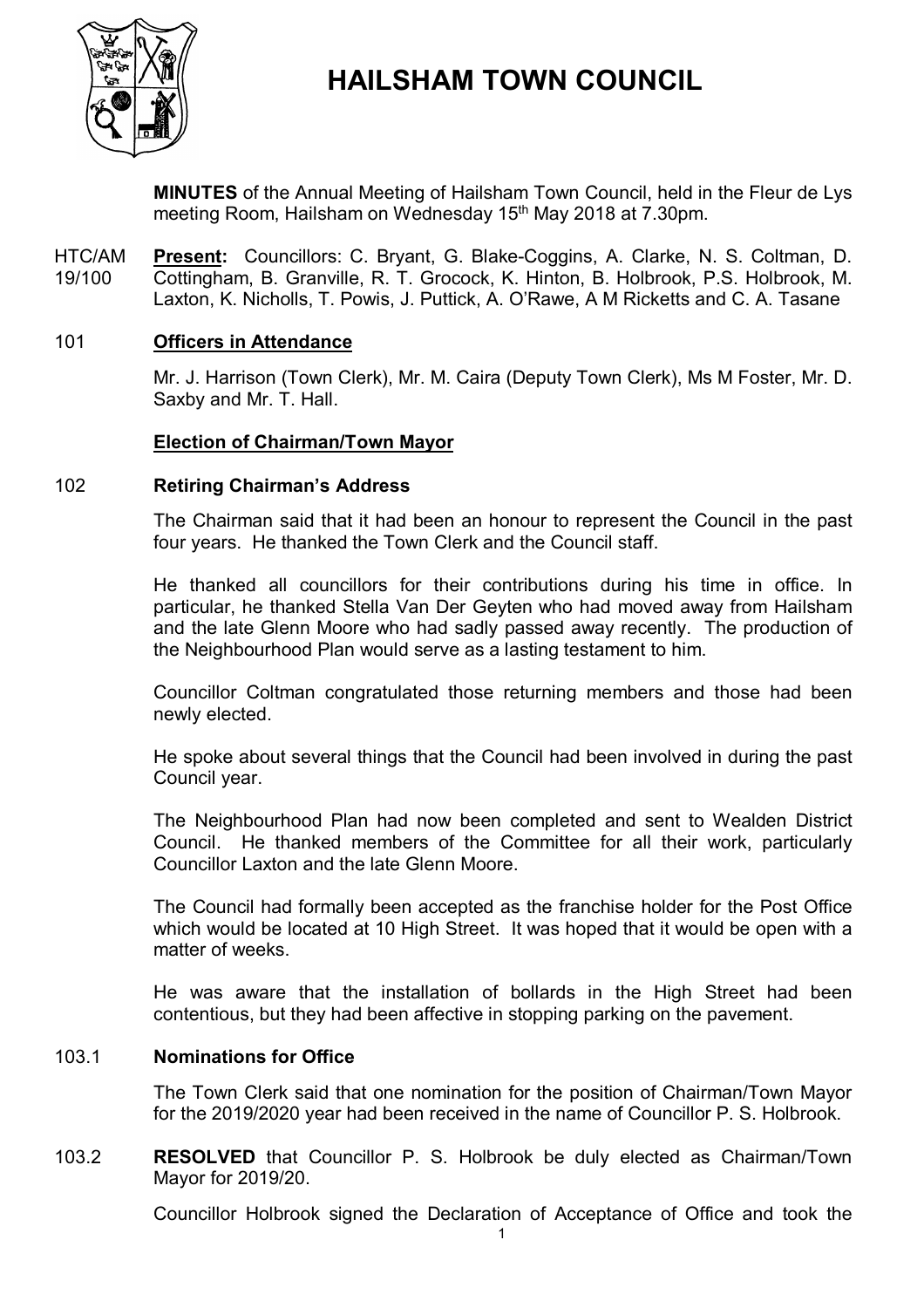chair.

Councillor Holbrook said that he was very pleased to be elected Mayor of Hailsham and he would serve to the best of his ability.

As no party had a majority on the Council it was incumbent on all councillors to work together in the interests of the community.

He thanked the late Glenn Moore who, as a councillor, had worked hard on the Neighbourhood Plan and on planning generally as the vice-chairman of the Planning and Development Committee. His knowledge was invaluable, and a plaque would be placed in a suitable location in his memory.

# 104 **Public Question Time**

Before the beginning of the formal business of the meeting a period of not more than 15 minutes had been assigned to permit members of the public present to address the Council or ask questions (on matters relevant to the responsibilities of the Town Council) at the invitation and discretion of the presiding Chairman.

A member of the public thanked councillors for their appreciative words about Glenn Moore.

# 105 **Apologies for Absence:**

Apologies were received from Councillor Balsdon.

**RESOLVED** to accept Councillor Balsdon's apologies

# 106 **Declarations of Interest**

None presented.

# **Election of Vice Chairman/Deputy Town Mayor**

107.1 The Town Clerk said that one nomination had been received for Vice-chairman of the Town Council in the ensuing year in the name of:

Councillor O'Rawe.

107.2 **RESOLVED** that Councillor O'Rawe be duly elected as Vice Chairman/Deputy Town Mayor for 2019/20.

Councillor O'Rawe thanked councillors for electing her as Deputy Mayor.

# **Appointment of Standing Committee**

- 108.1 **RESOLVED** that in accordance with Standing Order No. 5, the following Committees be appointed:
	- (a) Planning and Development Committee
	- (b) Finance, Budget, Resources and StaffingCommittee
	- (c) Assets Management Committee
	- (d) Communities Committee
	- (e) Neighbourhood Plan Committee
	- (f) Strategy Committee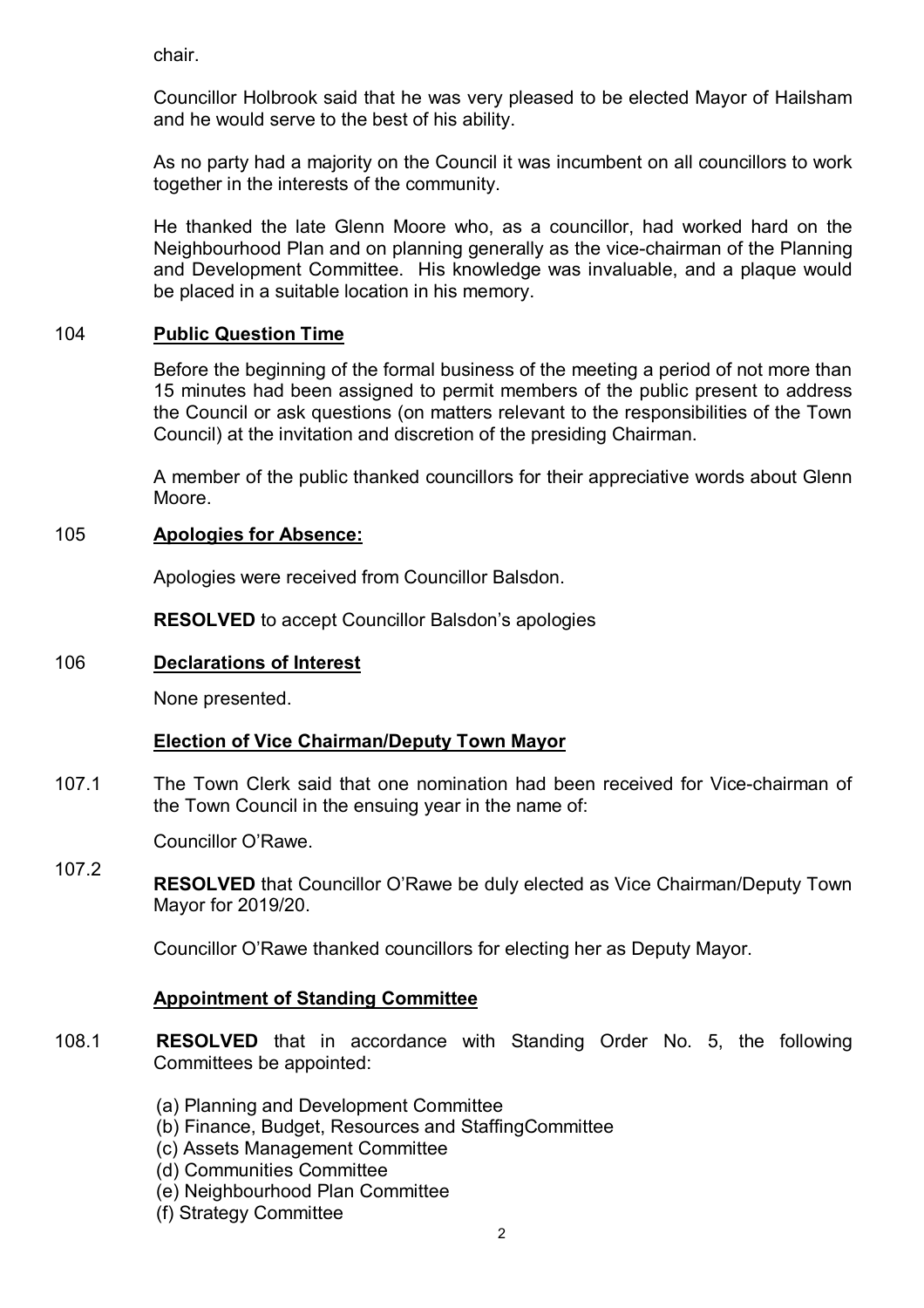- 108.2 **RESOLVED** that each committee is appointed proportionately according to political or other group membership, where possible.
- 108.3 **RESOLVED** that the following Working Group be appointed:

Post Office Working Group

# 109 **Terms of Reference for Committees, Sub-Committees and Working Groups**

**RESOLVED** to adopt the Terms of Reference for Committees, Sub-Committees and Working Groups, including:

The maximum number on each committee, sub-committee or working group, and

The purpose, remit and any delegated authorities for each committee, subcommittee or working group.

With the following amendments:

# Assets Management Committee

Paragraph 9.

The Committee has authority to spend up to £10,000 per item (up to a maximum of four items per year) from capital reserves on any remedial repair or maintenance required to the council's assets. Tis expenditure is subject to the council's financial regulations regarding the awarding of contracts etc. Excluded from this are any improvements or enhancements to the council's assets portfolio.

# Communities Committee

The Revitalisation Fund is set aside for items identified in the 'Hailsham – The Way Forward' business plan.

# 110 **Membership of Committees**

**RESOLVED** to approve the number of seats available for allocation on each of the Standing Committees, sub-committees and working groups as follows:

Planning and Development Committee – Seven Members Finance, Budget, Resources and Staffing Committee – Seven Members Assets Management Committee – Eight Members Communities Committee – Seven Members Neighbourhood Plan Committee – Nine Members

(b) the allocation on each of the following:

(a) Planning and Development Committee

Councillors Ricketts, Balsdon, Tasane Puttick, O'Rawe, B Holbrook and P Holbrook.

Substitutes: Councillors Powis, O'Rawe, Laxton, Blake-Coggins, Granville, Clarke and Coltman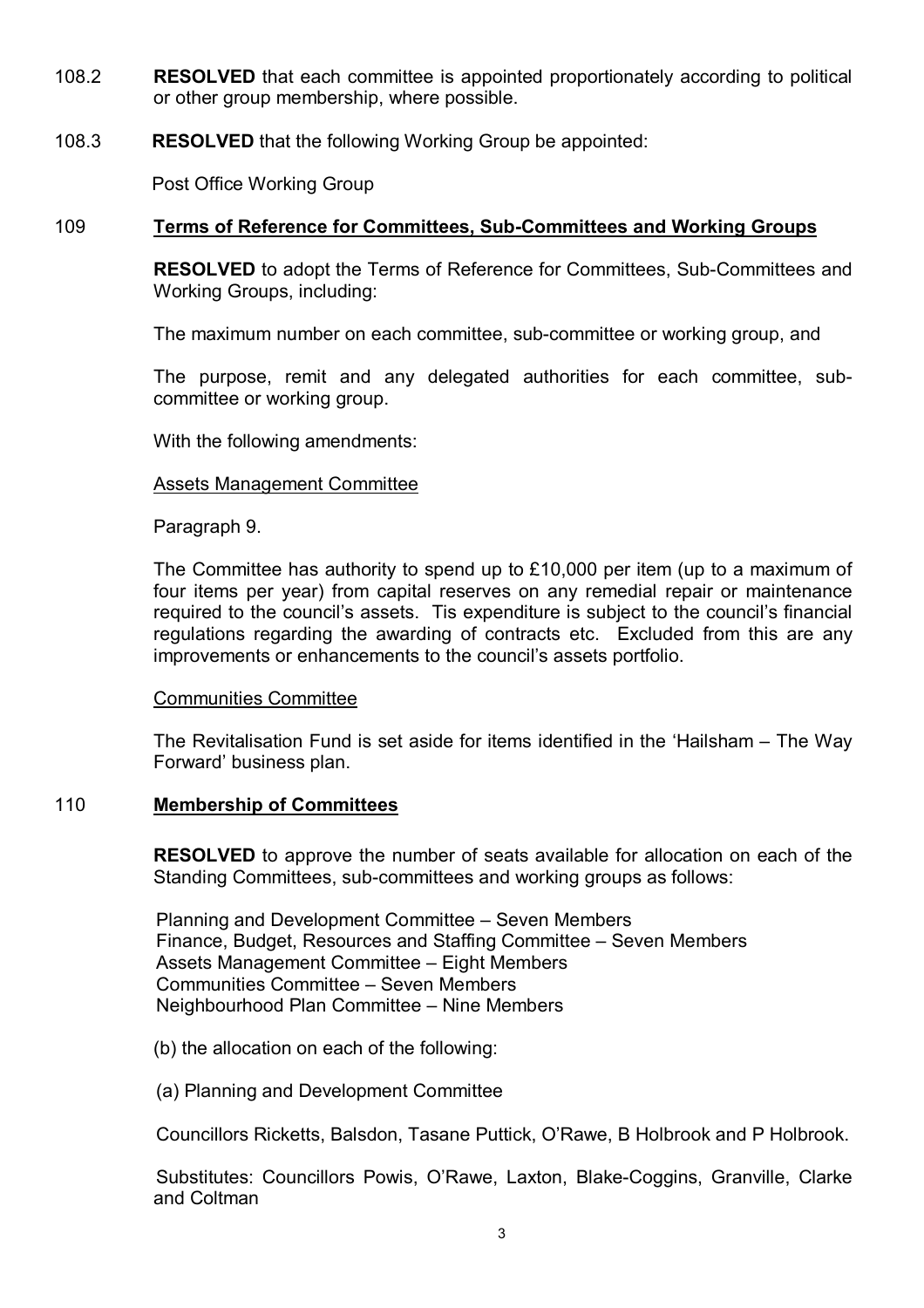(b) Finance, Budget, Resources and Staffing Committee

Councillors Granville, Powis, Hinton, Blake-Coggins, P Holbrook, Grocock and Coltman.

Substitutes: Councillors Laxton, Cottingham, O'Rawe, and Bryant.

(c) Assets Management Committee

Councillors Hinton, Tasane, Laxton, P Holbrook, Grocock, Granville, Powis and Bryant.

Substitutes: Councillors Coltman, Cottingham, B Holbrook, O'Rawe and Puttick.

(d) Communities Committee

Councillors Ricketts, Bryant, Nicholls, Clarke Blake-Coggins, O'Rawe, and Coltman.

Substitutes: Councillors Balsdon, Granville, B Holbrook, Powis and Tasane.

(e) Neighbourhood Plan Committee

Councillors Balsdon, Nicholls, Cottingham, Hinton, Laxton, Puttick, P Holbrook and Coltman. The Town Clerk reported that Mr Frank Berry had indicated that he wished to continue to serve as a non-councillor member of the Neighbourhood Planning Committee and was appointed.

Substitutes: Councillors Clarke and B Holbrook.

f) Post Office Working Group

Councillors Ricketts, Cottingham, Laxton, O'Rawe, P. Holbrook and Coltman.

Substitutes: Councillors Clarke and Blake-Coggins.

# 111 **Appointment of Chairmen of Standing Committees**

**RESOLVED** to appoint the following Chairmen and Vice Chairmen of the committees:

Planning and Development Committee

Chairman - Councillor Puttick. Vice Chairman - Councillor Tasane.

Finance, Budget, Resources and Staffing Committee

Chairman – Councillor Blake-Coggins, Vice Chairman – Councillor Grocock

# Assets Management Committee

Chairman – Councillor Grocock. Vice Chairman – Councillor Hinton

### Communities Committee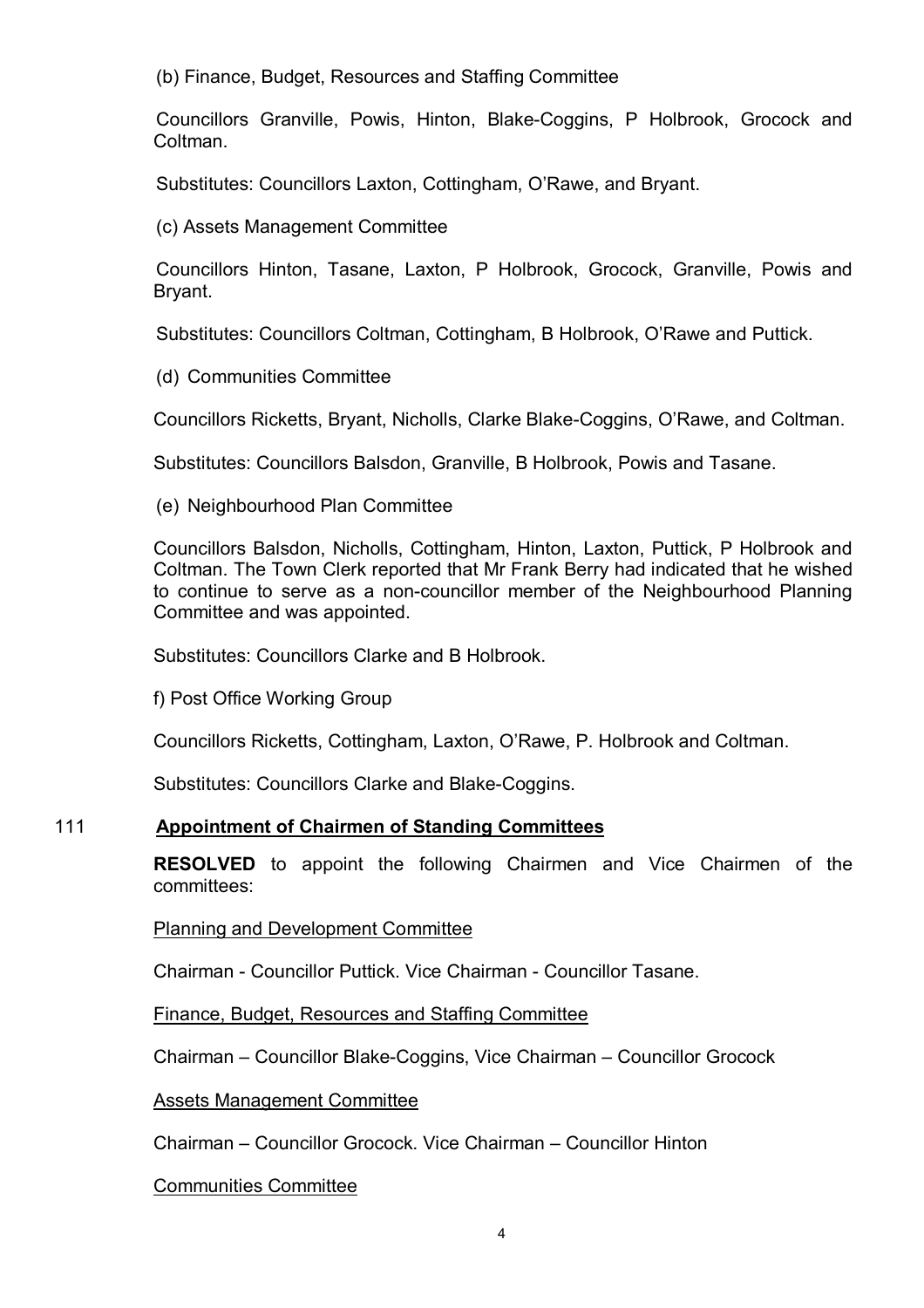Chairman – Councillor Clarke. Vice Chairman – Councillor Coltman.

# Neighbourhood Planning Committee

Chairman – Councillor Laxton. Vice Chairman – Councillor Puttick

# **Representation to External Bodies**

112.1 **RESOLVED** that the following members be appointed as Hailsham Town Council representatives to the following organisations:

> Wealden District Association of Local Councils – The Chairman and/or Vice Chairman of the Council.

Hailsham Active – The Chairman or Vice-Chairman of the Communities Committee.

Movement and Access Strategy for Hailsham & Hellingly (MASHH): The Chairman of the Council and Councillor Coltman.

Hailsham Forward Executive: Councillors Coltman and Blake-Coggins.

Cuckmere Community Bus Stakeholder's Group: Councillor Powis.

Environment Hailsham Board: Councillor J Puttick.

Wealden & District Citizens Advice Bureau – Councillor Nicholls

112.2 **RESOLVED** that a report on the progress of the MASHH Committee be made to full council twice a year under confidential business.

# 113 **Meeting Dates 2019/2020**

**RESOLVED** to approve the schedule of meeting dates as circulated with the agenda.

# 114 **Confirmation of Minutes**

**RESOLVED** that the Minutes and Reports of the meeting of the Hailsham Town Council held on 27<sup>th</sup> March 2019, be taken as read, confirmed as a correct record and signed by the Chairman.

# 115 **Committee Reports**

**RESOLVED** to note the following reports of Committees.

- A. Communities Committee Meetings (1<sup>st</sup> April 2019)
- B. Planning & Development Committee Meetings (2<sup>nd</sup> and 23<sup>rd</sup> April 2019).
- C. Strategic Projects Committee Meetings (17<sup>th</sup> April 2019)
- D. Finance, Budget, Resources and Staffing Committee Meeting (24<sup>th</sup> April 2019)
- E. Strategy Committee Meeting  $(8<sup>th</sup>$  April 2019)

# **Neighbourhood Planning Committee**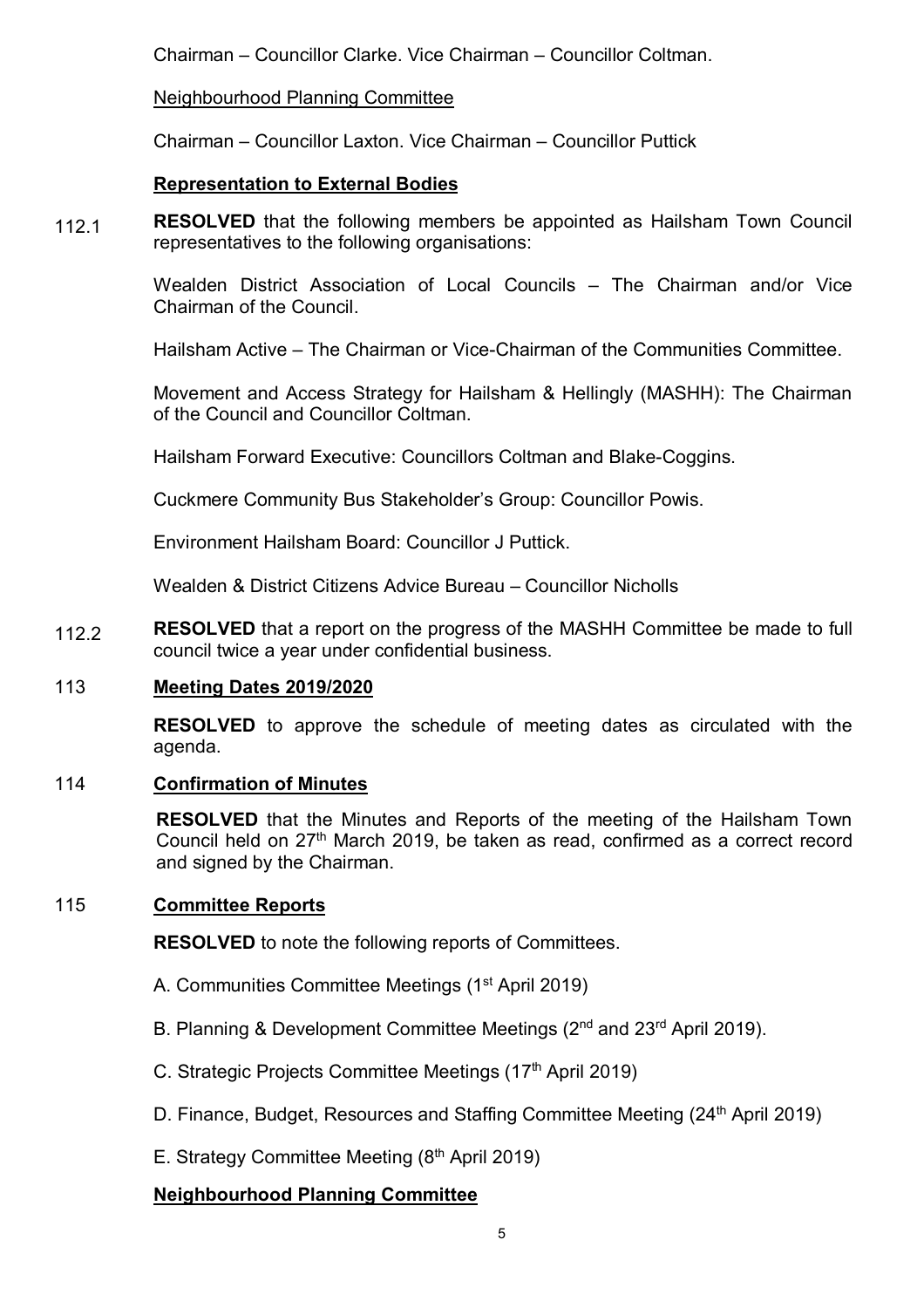# 116 **RESOLVED** to

note the minutes from the Neighbourhood Planning Committee Meeting on 21<sup>st</sup> March 2019

To approve the Neighbourhood Planning Committee's delegated authority up to the next Town Council meeting.

# 117 **Councillor A Clarke**

Councillor Clarke left the meeting at 8.51pm.

# **Annual Governance Statement**

118 **RESOLVED** to note, approve and adopt section 1 of the un-audited Annual Return for 2018/19 and approve they be signed off by the Clerk/RFO and Chairman of the Council.

# **End of Year Accounts and Audit 2018 – 2019**

- 119 **RESOLVED** to note, approve and adopt the Annual Internal Audit report for 2018-19 for submission to the external auditors.
- 120 **RESOLVED** to note, approve and adopt the Statement of Accounts for year ending 31.03.19.
- 121 **RESOLVED** to approve they be signed off by the Responsible Finance Officer and the Chairman of the Council.
- 122 **RESOLVED** to note, approve and adopt Section 2 of the un-audited Annual Return for 2016/17 and approve they be signed off by the Town Clerk and the Chairman of the Council.
- 123 **RESOLVED** to note, approve and adopt the explanation of variances report for submission to the external auditors.
- 124 **RESOLVED** to note, approve the report in respect of the Fixed Asset Summary as at 31.03.19 as required by the external auditor.

# 125 **General Power of Competence**

**RESOLVED** that the Town Council continues to hold the 'General Power of Competence'.

# 126 **Confidential Business**

**RESOLVED** that the press and public are temporarily excluded during the discussion on the item (9) of the agenda as it concerns: The terms of tenders and proposals and counter proposals in negotiation for contracts;

(In accordance with the Council's Standing Orders No. 1E).